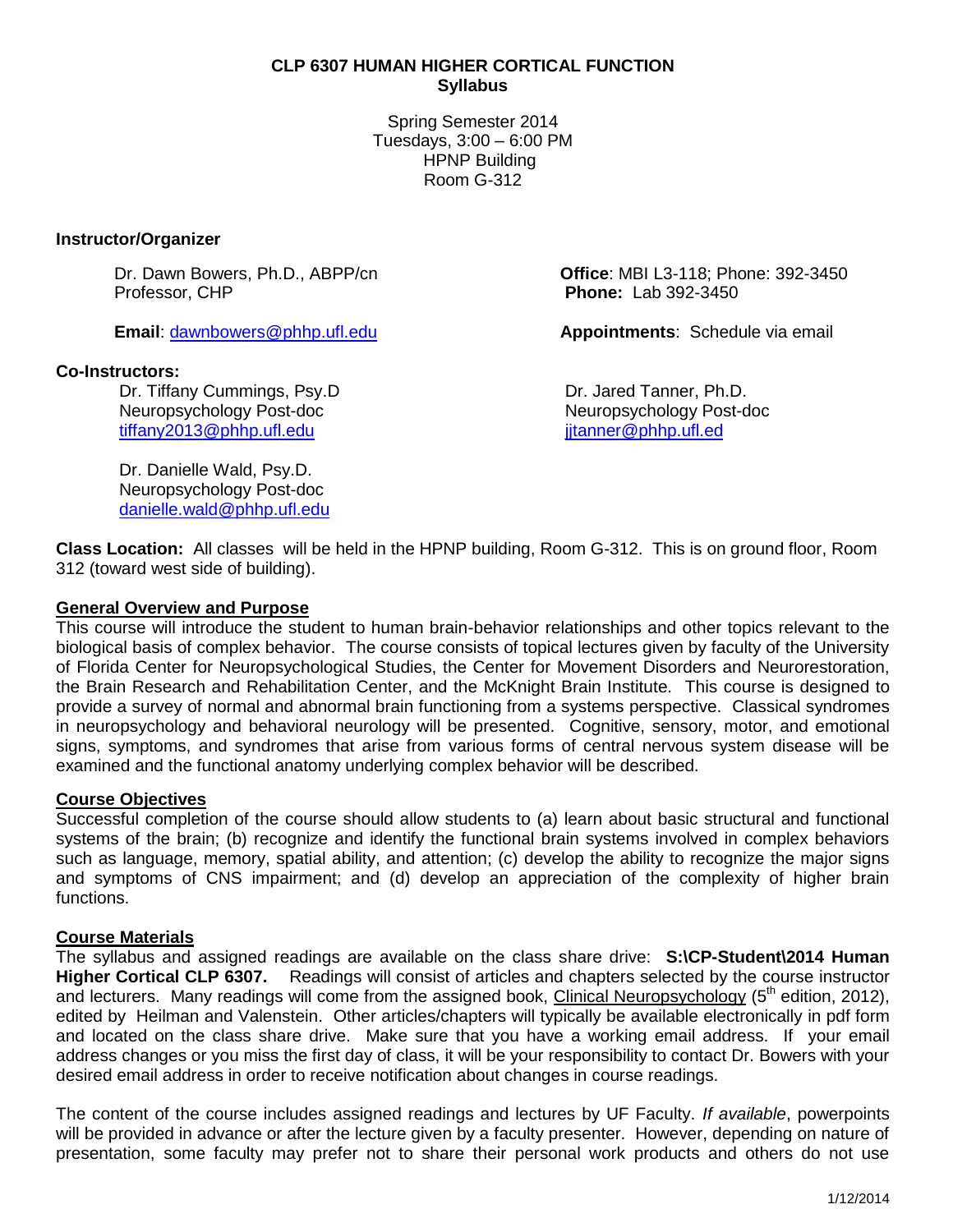powerpoint for teaching purposes. You are responsible for learning the course materials, regardless of whether a handout is available from an individual lecturer.

## **Course Requirements, Evaluation, and Grading**

Enrolled students are expected to attend weekly classes, complete weekly assigned readings **prior to class** and participate in integrative discussions that conclude each class. Students will be pre-assigned to lead or co-lead one integrative discussion which will be facilitated by Dr. Bowers and the course co-instructors. There will be a take home midterm exam (due March 11, 2014) and a final exam (TBD). The midterm will assess knowledge of material discussed through the February  $25<sup>th</sup>$  class meeting and the final exam will assess knowledge of material discussed between the midterm and the end of the course. At the beginning of each class will be a weekly quiz that is based on assigned readings for that class.

*Weekly Quizzes based on readings*. A brief 5-10 question quiz will occur at the beginning of each class. Questions are short-answer or multiple choice/true-false) and based solely on assigned readings. There will be total of 11 quizzes starting with Class 2 (i.e., Classes 2-12), with students having option of dropping one quiz of their choice for any reason (i.e., inability to attend class, illness, low grade). This will account for 20% of your grade. (i.e., each quiz  $= 2\%$ ).

*Mid-Term and Final Exams*: The midterm and final exams will be a combination of multiple choice, odd-man out, short essays and other types of short-answer formats. The content of these exams is based on lectures, readings, and class discussion.

*Guidelines for Integrative Discussions* **-** Students will be assigned in groups of 3-4 to lead one of the integrative discussion sessions during the final ½ hour of each class. The group will be responsible for identifying 3 or more key points from the readings and presentations to discuss.

*Extra Credit Opportunities (up to 3% of Final Grade***)** There are a variety of excellent multidisciplinary opportunities that students may avail themselves in order to enrich their exposure and provide contemporary context to the topics covered in this course. You are welcome to attend these meeting. You may also receive up to 3% extra credit if you attend *at least 3 different meetings* from any of the list below and write up a brief reaction paper for each meeting you attend (i.e., 3 reaction papers). The reaction paper must be typed and include in the header the date, meeting, presenter, and topic. The body of the paper will be your intellectual reaction to the content of the presentation. It should range in length from 1-2 pages, max, single spaced. *All reaction papers are due on the Tuesday that most immediately follows the particular meeting you attend (i.e., if you attend a CNS meeting on a Friday, then reaction paper is due the following Tuesday by 3:00 PM).* To receive

- Center for Neuropsychological Studies (Fridays, 1:15-2:30), This weekly meeting is held on the Third Floor Educational Conference Room at the Malcolm Randall Veterans' Administration Medical Center. Because this meeting occurs in a hospital setting, attendees should observe appropriate dress code.
- Neurology Grand Rounds (Tuesdays, 11:30 AM 1:00 pm) This is a weekly meeting held in the Deweese Auditorium of the MBI. Occasionally, these meetings involve a direct interview and presentation of a live patient, and thus attendees dress as if they were seeing patients themselves
- Movement Disorders Center (Tuesdays 8:00 AM 9:00 AM): This weekly meeting typically alternates between clinical and research presentations. During clinical presentations, videos of interesting and unique cases are presented. Research meetings vary. It is held in the Deweese Auditorium of the MBI or the 4<sup>th</sup> floor conference room of the CMDNR (located at the Orthopedics Institute). .
- NP Distinguished Professor Symposium: On Friday March 7, we will have at least 3 distinguished neuropsychology senior scientists who will be giving a symposium regarding current research status (from their unique contributions to the field) along with their visions for the future of the field. You are encouraged to attend and can receive extra credit for this as well. Exact % is to be determined. Yes, it is the week of spring break. More to come on this later.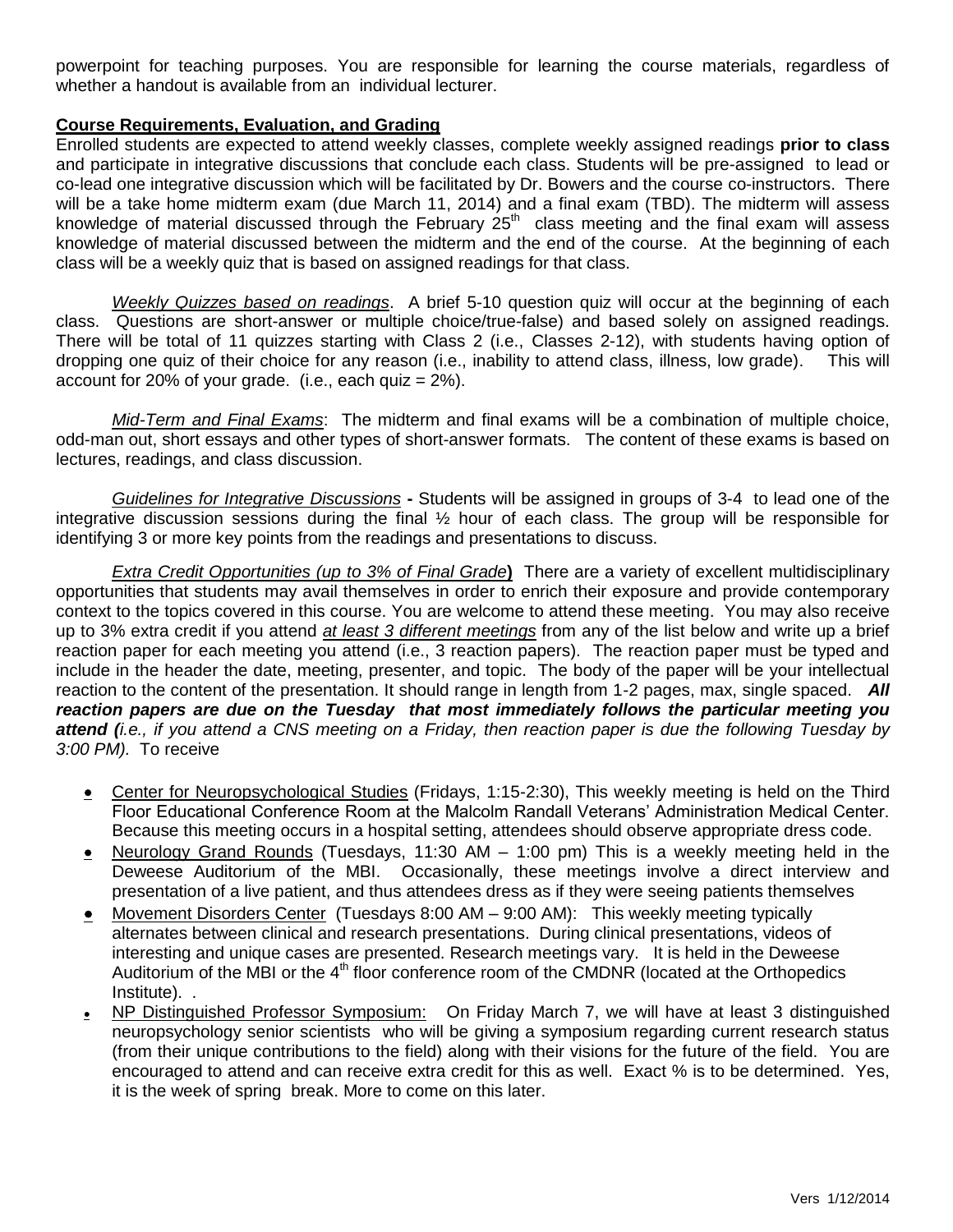### Summary of Grading

In summary, the final grade will be determined according to the students' scores on the weekly quizzes (20%), Midterm exam (worth 35% of the total grade), the Final exam (worth 40% of the final grade) and Participation (worth 10% of the final grade) and expressing that average as the percentage of the total possible points. Extra credit, up to 3%, may also be obtained.

| Weekly Quizzes (based on readings) | <b>20%</b> |
|------------------------------------|------------|
| Midterm Exam                       | 30%        |
| Final Exam                         | 40%        |
| <b>Integrative Discussion</b>      | 10%        |
| <b>Extra Credit</b>                | 3% max     |
|                                    |            |

Scores will be rounded to the nearest percent (rounded up or down, whichever is closest) for grade determination in accordance with the grading table below:

| of points earned  | 93%-<br>100% | 90%-<br>92% | 87%-<br>89% | 83%-<br>86% | 80%<br>920/<br>OZ 70 | 77%-<br>70%<br>$\mathsf{v}$ | 73%-<br>76% | 70%-<br>72% | $37\%$<br>01<br>69% | 63%-<br>66% | 60%-<br>300/<br>OZ 70 | <b>Below</b><br>60% |
|-------------------|--------------|-------------|-------------|-------------|----------------------|-----------------------------|-------------|-------------|---------------------|-------------|-----------------------|---------------------|
| Letter C<br>Grade |              |             | ь٠          |             |                      | -ر                          |             |             | +ر                  |             | --                    |                     |

Include the table linking letter grades to grade points, along with the link that accompanies it, as below.

| $\mathsf{c}$ etter $\mathsf{\Gamma}$<br>Grade |     | ⊶-             | <u>.</u><br>ים |     | -              |                |                          |               | ⊣ل            | L   | - ل            | -<br>. .<br>_ | WF  |     | <b>NG</b> | ⌒<br>ヽー |
|-----------------------------------------------|-----|----------------|----------------|-----|----------------|----------------|--------------------------|---------------|---------------|-----|----------------|---------------|-----|-----|-----------|---------|
| $\sim$<br>Grade<br>Points                     | ט.ד | $\sim$<br>3.D/ | ົ<br>v.vv      | 3.0 | $\sim$<br>2.61 | $\sim$<br>∠.∪∪ | $\overline{\phantom{a}}$ | $\sim$<br>.67 | $\sim$<br>…ບບ | . U | $\sim$<br>J.OT | v.v           | v.v | U.C | v.v       | v.v     |

For greater detail on the meaning of letter grades and university policies related to them, see the Registrar's Grade Policy regulations at<http://www.registrar.ufl.edu/catalog/policies/regulationgrades.html>

## **Policy Related to Class Attendance**

Attendance and class participation is **required**. Students are expected to complete assigned readings prior to coming to class. Students needing to miss class for personal or professional reasons should consult with the instructor prior to the date on which they will be unable to attend. It is the student's responsibility to acquire any handouts or notes from a colleague in the class for any sessions missed.

#### **Policy Related to Cell Phones and Other Media** *(i.e., roaming internet, checking emails, etc.)*

All cell phones and other distracting media are to remain off during the duration of class. Please focus your attention on the class, lectures and class discussion as this makes for more optimal learning. Indeed, there is evidence that multi-tasking during class (i.e., checking emails, roaming the internet, etc.) results in reduced learning and conceptualization and lower grades. Per Dr. Price, there is at least one study showing direct brain -related structural changes (in bad way).

## **Statement of University's Honesty Policy (cheating and use of copyrighted materials)**

Students are expected to act in accordance with the University of Florida policy on academic integrity (see Student Conduct Code, the Graduate Student Handbook or this web site for more details: www.dso.ufl.edu/judicial/procedures/academicguide.php). Cheating, lying, misrepresentation, or plagiarism in any form is unacceptable and inexcusable behavior.

> *We, the members of the University of Florida community, pledge to hold ourselves and our peers to the highest standards of honesty and integrity.*

#### .**Policy Related to Make-up Exams or Other Work**

Students are expected to complete assigned readings prior to coming to class. Personal issues with respect to class attendance or fulfillment of course requirements will be handled on an individual basis. Students must make *prior* arrangements with Dr. Bowers if they must miss any in-class examination, and an alternative test time must be arranged.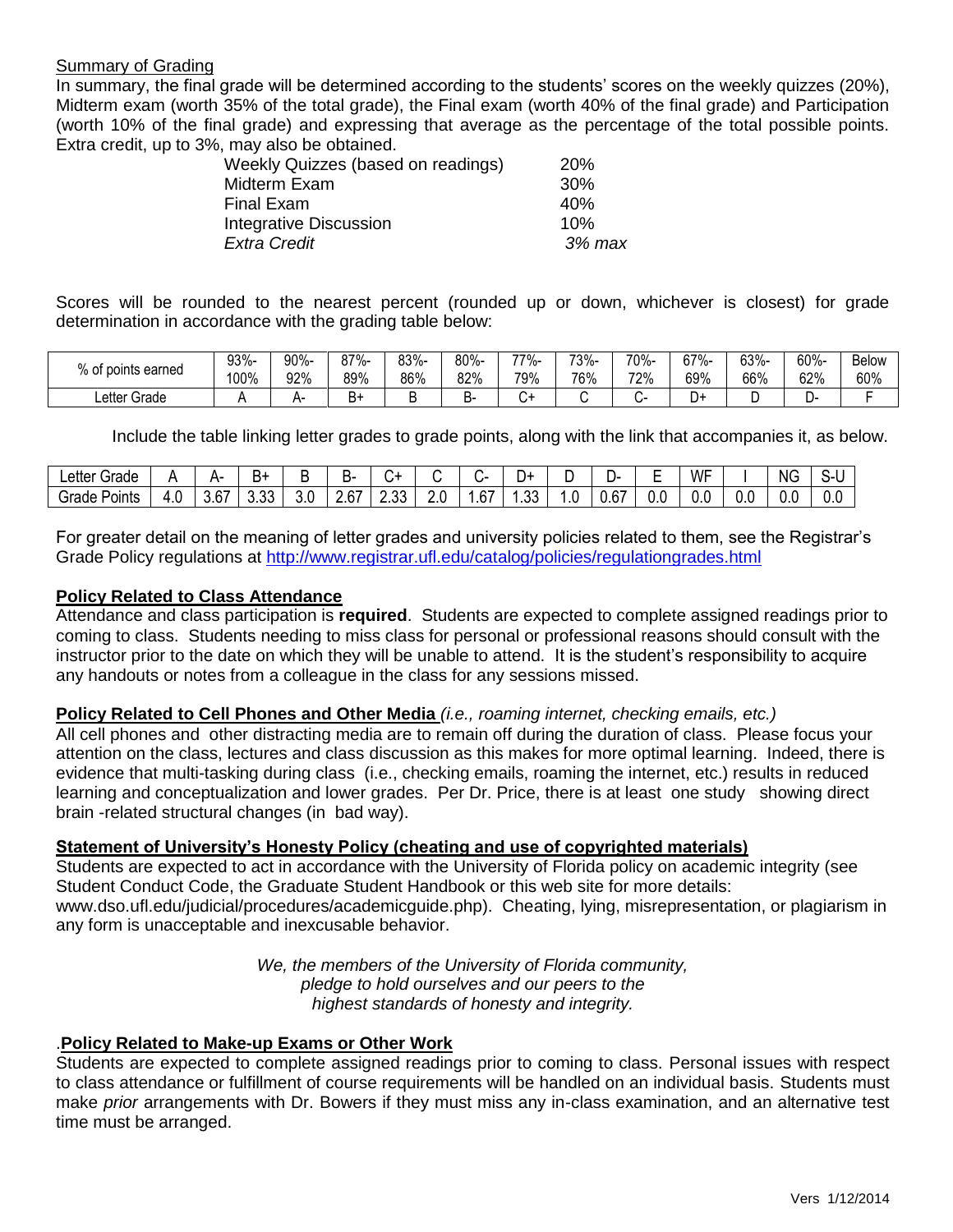## **Accommodations for Students with Disabilities**

If you require classroom accommodation because of a disability, you must first register with the Dean of Students Office (http://oss.ufl.edu/). The Dean of Students Office will provide documentation to you, which you then give to the instructor when requesting accommodation. The College is committed to providing reasonable accommodations to assist students in their coursework.

#### **Counseling and Student Health**

Students may occasionally have personal issues that arise in the course of pursuing higher education or that may interfere with their academic performance. If you find yourself facing problems affecting your coursework, you are encouraged to talk with an instructor and to seek confidential assistance at the University of Florida Counseling Center, 352-392-1575, or Student Mental Health Services, 352-392-1171. Visit their web sites for more information: http://www.counsel.ufl.edu/ or http://www.health.ufl.edu/shcc/smhs/index.htm#urgent

The Student Health Care Center at Shands is a satellite clinic of the main Student Health Care Center located on Fletcher Drive on campus. Student Health at Shands offers a variety of clinical services, including primary care, women's health care, immunizations, mental health care, and pharmacy services. The clinic is located on the second floor of the Dental Tower in the Health Science Center. For more information, contact the clinic at 392-0627 or check out the web site at: www.health.ufl.edu/shcc

Crisis intervention is always available 24/7 from: Alachua County Crisis Center: (352) 264-6789.

BUT – *Do not wait until you reach a crisis to come in and talk with us. We have helped many students through stressful situations impacting their academic performance. You are not alone so do not be afraid to ask for assistance*.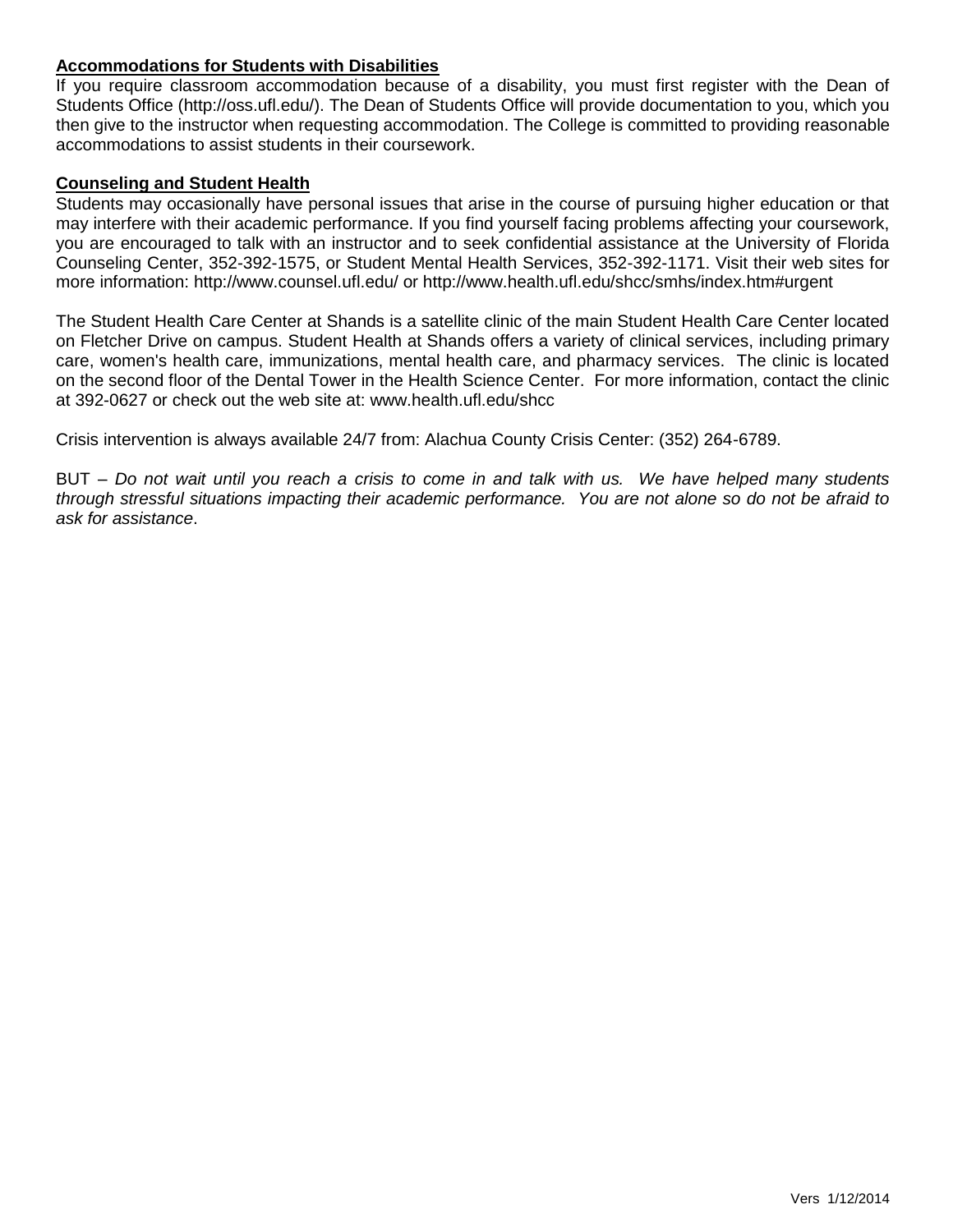# **Class Schedule**

| Date                                    | Topic                                                                                                                          | Faculty           | <b>Assigned Readings</b>                                                       |  |  |
|-----------------------------------------|--------------------------------------------------------------------------------------------------------------------------------|-------------------|--------------------------------------------------------------------------------|--|--|
|                                         |                                                                                                                                |                   |                                                                                |  |  |
| January 14: Class 1                     |                                                                                                                                | <b>Bowers</b>     |                                                                                |  |  |
| $3 - 3:15$<br>$3:15-6:00$               | Course Introduction<br><b>Functional Neuroanatomy</b>                                                                          |                   | Tranel (1992) vintage<br>Lezak (2004), Chp 3                                   |  |  |
| January 21:<br><b>Class 2</b>           |                                                                                                                                |                   |                                                                                |  |  |
| $3:00-3:15$                             | The Amnesias                                                                                                                   | <b>Bauer</b>      | Bauer et al (2012); Squire, 2009;<br>Smith et al, 2010                         |  |  |
| $4:15-5:15$<br>5:30-6:00                | Animal Models of Memory Loss<br>Kirton, Westen, Letzen<br>Discussion:                                                          | Foster            | Foster; 2006; Kumar, 2011; Zeir,                                               |  |  |
| January 28 Class 3                      |                                                                                                                                |                   |                                                                                |  |  |
| $3:00 - 4:00$                           | The Classic Aphasias                                                                                                           | <b>Bowers</b>     | Caplan (2012); Bowers handout<br>utube video                                   |  |  |
| 4:15-5:15                               | <b>Novel Treatment Approaches</b>                                                                                              | Edmonds           | Edmonds et al (2009,2011), Meinzer<br>(2011)                                   |  |  |
| 5:30-6:00                               | Discussion:<br>Sege, Alfakir, Karabetian                                                                                       |                   |                                                                                |  |  |
| February 4: Class 4                     |                                                                                                                                |                   |                                                                                |  |  |
| 3:00-4:00<br>4:15-5:15<br>$5:30 - 6:00$ | Apraxia<br><b>Semantics</b><br>Garcia, Gowey & Mundt<br>Discussion:                                                            | Heilman<br>Nadeau | Heilman & Gonzalez Rothi (2012)<br>Nadeau et al (2012); Mirman & Britt (2013); |  |  |
| February 11:                            | <b>No Class</b><br><b>INS meeting in Seattle</b>                                                                               |                   |                                                                                |  |  |
| February 18: Class 5                    |                                                                                                                                |                   |                                                                                |  |  |
| $3:00 - 4:00$                           | Frontal Lobe Syndromes & Models Gravano T                                                                                      |                   | Miller & Cummings (2007) Ch 1& 2;<br>Fuster (2012); Stuss (2011 Clinical Cases |  |  |
| 4:15-5:15<br>5:30-6:00                  | Creativity & Brain<br>Discussion: Balki, Armstrong & Laitner                                                                   | Heilman           | [2 articles];<br>Heilman (2003); Drago et al (2012)                            |  |  |
| February 25: Class 6                    |                                                                                                                                |                   |                                                                                |  |  |
| $3:00 - 4:00$                           | PD & Frontal-Subcortical Disorders McFarland                                                                                   |                   | Troster (2006); Halliday (2011); Lang<br>(2011) Okun et al, 2007;              |  |  |
| $4:15-5:15$<br>5:30-6:00                | <b>Underlying Mechanisms</b><br>Discussion: Fritz, Hill-Jarrett & Lespinasse                                                   | Vaillancourt      | Vaillancourt, 2012, 2013                                                       |  |  |
| March 4:                                | No Class - Springer Break; Attend NP Distinguished Guest Lecture<br>On March 7 <sup>th</sup> for extra credit; More info later |                   |                                                                                |  |  |